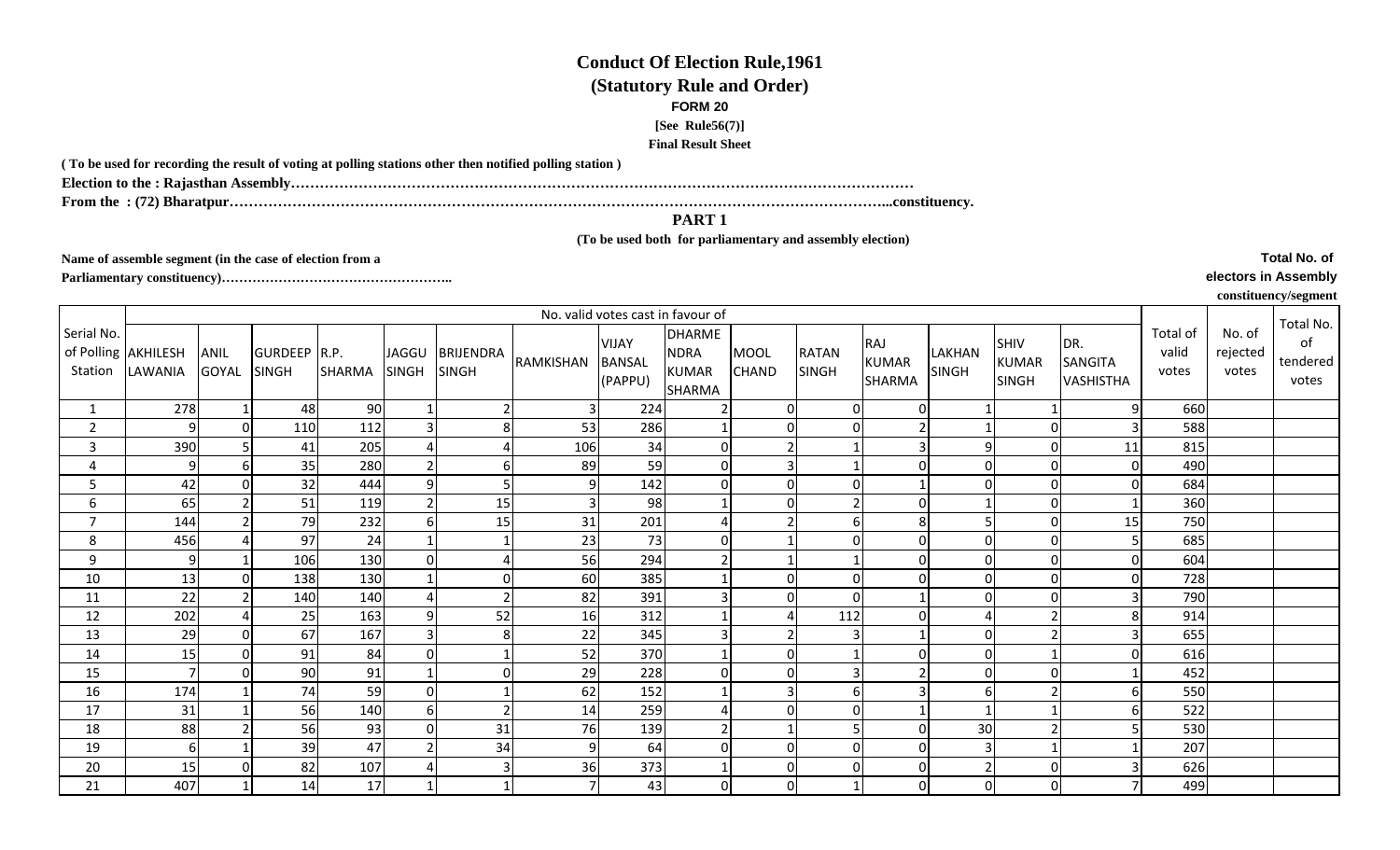|                 | No. valid votes cast in favour of |                         |                 |               |                        |                  |                  |                          |                               |                |                |                               |                |                              |                             |                   |                    |                   |
|-----------------|-----------------------------------|-------------------------|-----------------|---------------|------------------------|------------------|------------------|--------------------------|-------------------------------|----------------|----------------|-------------------------------|----------------|------------------------------|-----------------------------|-------------------|--------------------|-------------------|
| Serial No.      | of Polling AKHILESH               | ANIL                    | GURDEEP R.P.    |               | JAGGU                  | <b>BRIJENDRA</b> |                  | VIJAY                    | <b>DHARME</b><br><b>NDRA</b>  | <b>MOOL</b>    | <b>RATAN</b>   | RAJ                           | <b>LAKHAN</b>  | SHIV                         | DR.                         | Total of<br>valid | No. of<br>rejected | Total No.<br>of   |
| Station         | LAWANIA                           | <b>GOYAL</b>            | <b>SINGH</b>    | <b>SHARMA</b> | <b>SINGH</b>           | SINGH            | RAMKISHAN        | <b>BANSAL</b><br>(PAPPU) | <b>KUMAR</b><br><b>SHARMA</b> | <b>CHAND</b>   | <b>SINGH</b>   | <b>KUMAR</b><br><b>SHARMA</b> | <b>SINGH</b>   | <b>KUMAR</b><br><b>SINGH</b> | SANGITA<br><b>VASHISTHA</b> | votes             | votes              | tendered<br>votes |
| 22              | $\overline{4}$                    | $\overline{0}$          | 77              | 67            | $\mathbf 0$            | $\mathbf{1}$     | 25               | 170                      |                               | $\mathbf 0$    | $\overline{0}$ | $\overline{0}$                | 1              | 0                            | $\overline{2}$              | 349               |                    |                   |
| 23              | 16                                | $\overline{0}$          | 77              | 96            | $\overline{2}$         | $\overline{0}$   | 43               | 190                      |                               | $\mathbf 0$    | $\overline{2}$ | $\overline{0}$                | $\overline{0}$ | $\mathbf 0$                  |                             | 428               |                    |                   |
| 24              | 33                                | $\overline{0}$          | 154             | 76            | $\mathbf 0$            |                  | 54               | 286                      |                               |                | $\mathbf{1}$   | $\overline{0}$                | $\mathbf{1}$   | 1                            |                             | 617               |                    |                   |
| 25              | 27                                | 4                       | 181             | 137           | $\overline{2}$         | $\overline{3}$   | 61               | 224                      |                               |                | $\overline{0}$ | $\overline{0}$                | $\Omega$       | $\mathbf{1}$                 |                             | 644               |                    |                   |
| 26              | 244                               | $\overline{2}$          | 29              | 62            | $\overline{2}$         | $\pmb{0}$        | $\overline{9}$   | 293                      |                               | $\overline{3}$ | $\mathbf{1}$   | $\mathbf 0$                   | $\Omega$       | $\mathbf{1}$                 |                             | 652               |                    |                   |
| 27              | 82                                | $\overline{0}$          | 37              | 211           | $\mathbf{1}$           | 8                | 25               | 78                       |                               | $\Omega$       | $\overline{0}$ |                               | 4              | $\mathbf 0$                  | $\mathbf{a}$                | 453               |                    |                   |
| 28              | 179                               |                         | 44              | 57            |                        |                  | 120              | 143                      |                               |                | $\overline{0}$ | $\Omega$                      | $\mathbf{1}$   | $\pmb{0}$                    |                             | 554               |                    |                   |
| 29              | 107                               | $\overline{0}$          | 78              | 105           | $\overline{2}$         | 3                | 79               | 163                      |                               | $\Omega$       | 5              | $\mathbf 0$                   | $\mathbf 0$    | $\mathbf 0$                  | Δ                           | 547               |                    |                   |
| 30              | 360                               | $\overline{3}$          | 97              | 148           | $\overline{2}$         | Δ                | 48               | 170                      |                               | 0              | $\overline{0}$ | $\overline{0}$                | $\overline{0}$ | $\pmb{0}$                    | 3                           | 837               |                    |                   |
| 31              | 131                               | $\overline{\mathsf{3}}$ | 176             | 179           | 9                      | 11               | 38               | 189                      |                               | $\overline{2}$ | $\mathbf{1}$   | 3                             | $\overline{4}$ | $\mathbf{1}$                 | 5                           | 754               |                    |                   |
| 32              | 20                                |                         | 109             | 180           | $\boldsymbol{\Lambda}$ | $\overline{2}$   | 61               | 86                       |                               | $\overline{2}$ | 25             |                               | 0              | $\pmb{0}$                    | 61                          | 499               |                    |                   |
| 33              | 108                               | $\overline{2}$          | 59              | 266           |                        | 34               | 18               | 326                      |                               |                | 5              | 6                             | $\overline{A}$ | 5                            | 10                          | 848               |                    |                   |
| 34              | 63                                | 31                      | 116             | 130           | $\overline{2}$         |                  | 44               | 188                      |                               | $\Omega$       | $\mathbf{2}$   |                               | $\overline{2}$ | $\mathbf 0$                  |                             | 560               |                    |                   |
| 35              | 10                                | $\overline{ }$          | 48              | 300           | $\overline{3}$         | 11               | 13               | 224                      |                               | $\Omega$       | $\overline{0}$ |                               | $\mathbf 0$    | $\overline{2}$               |                             | 631               |                    |                   |
| 36              | $\overline{\mathbf{3}}$           | $\Omega$                | 154             | 157           |                        | 3                | 34               | 288                      |                               | $\Omega$       | $\overline{2}$ |                               | $\overline{0}$ |                              | $\overline{2}$              | 647               |                    |                   |
| $\overline{37}$ | 20                                |                         | 86              | 138           | $\overline{1}$         |                  | 32               | 267                      |                               |                | $\overline{0}$ | $\Omega$                      | $\Omega$       | $\Omega$                     | $\overline{2}$              | 551               |                    |                   |
| 38              | 37                                | 12                      | 319             | 156           | 5                      | 6                | 19               | 283                      |                               | $\Omega$       | $\mathbf{1}$   |                               | 7 <sup>1</sup> | 3                            | 12                          | 868               |                    |                   |
| 39              | 229                               |                         | 154             | 81            | $\Delta$               | 10               | $\boldsymbol{6}$ | 180                      |                               | $\Omega$       | $\mathbf{1}$   |                               | $\overline{2}$ | $\overline{2}$               |                             | 679               |                    |                   |
| 40              | 82                                | $\Omega$                | 69              | 187           | $\mathbf 1$            |                  | 64               | 205                      |                               | $\Omega$       | $\mathbf{1}$   |                               | $\overline{2}$ | 0                            | 6                           | 621               |                    |                   |
| 41              | 16                                |                         | $\overline{74}$ | 131           | $\overline{2}$         |                  | 22               | 89                       |                               |                | $\overline{2}$ |                               | $\overline{2}$ | 3                            |                             | 353               |                    |                   |
| 42              | 62                                | $\overline{\mathsf{3}}$ | 80              | 144           | $\overline{2}$         | 3                | 28               | 347                      |                               | $\mathbf 0$    | $\overline{0}$ |                               | $\mathbf{1}$   | $1\,$                        | 9                           | 682               |                    |                   |
| 43              | 31                                | 3                       | 129             | 145           | $\boldsymbol{\Delta}$  |                  | 40               | 281                      |                               | $\Omega$       | $\overline{0}$ | $\Omega$                      | $\mathbf{1}$   | $\overline{3}$               | 3                           | 643               |                    |                   |
| 44              | 63                                | 2                       | 116             | 94            | $\overline{2}$         | $\overline{0}$   | 63               | 344                      |                               | 4              | $\overline{0}$ | $\overline{0}$                | $\mathbf{1}$   | $\pmb{0}$                    | 6                           | 697               |                    |                   |
| 45              | 13                                | $\overline{0}$          | 134             | 105           | $\overline{3}$         |                  | 37               | 269                      |                               | $\Omega$       | $\overline{0}$ | $\overline{0}$                | $\overline{4}$ | $\mathbf 2$                  | 13                          | 586               |                    |                   |
| 46              | 29                                |                         | 87              | 107           | $\mathbf{1}$           | $\overline{2}$   | 35               | 262                      |                               | $\Omega$       | $\overline{2}$ | $\overline{0}$                | $\overline{3}$ | $\pmb{0}$                    | 8                           | 540               |                    |                   |
| 47              | 44                                |                         | 159             | 153           | $\overline{2}$         |                  | 88               | 457                      |                               | $\overline{3}$ | $\overline{0}$ | 3                             | $\overline{0}$ | $\mathbf 2$                  | 18                          | 937               |                    |                   |
| 48              | 30                                |                         | 135             | 130           | $\overline{3}$         | $\overline{2}$   | 89               | 408                      |                               |                | $\mathbf{1}$   |                               | $\mathbf 0$    | $\Omega$                     | 40                          | 843               |                    |                   |
| 49              | 429                               | 5 <sup>1</sup>          | 114             | 109           | 6                      | $\pmb{0}$        | 22               | 226                      |                               | 5              | $\overline{0}$ |                               | $\overline{2}$ | 1                            | 11                          | 931               |                    |                   |
| 50              | 346                               | $\overline{0}$          | 159             | 51            | 5                      | $\overline{2}$   | 9                | 115                      |                               | 3              | $\overline{0}$ | $\overline{2}$                | 0              | $\mathbf{1}$                 | 61                          | 700               |                    |                   |
| 51              | 33                                | 4                       | 335             | 232           | $\overline{7}$         | 8                | 49               | 192                      | 6                             |                | 4              | 5                             | 8              | $\sqrt{4}$                   | 8                           | 896               |                    |                   |
| 52              | $\overline{9}$                    | $2 \overline{ }$        | 108             | 145           | $\overline{3}$         | $\overline{A}$   | 17               | 212                      |                               | $\overline{2}$ | 1              | 3                             | 5              | $\mathbf{1}$                 | 15                          | 529               |                    |                   |
| 53              | 20                                | $\overline{0}$          | 92              | 189           | 3                      | $\mathbf{1}$     | 36               | 209                      |                               |                | $\overline{3}$ | 4                             | $\overline{2}$ | $\boldsymbol{0}$             | 10                          | 572               |                    |                   |
| 54              | 14                                |                         | 100             | 131           | $\overline{4}$         | 8                | 45               | 273                      |                               | $\overline{2}$ | 84             | $\overline{2}$                | -1             | $\mathbf{1}$                 | 10                          | 679               |                    |                   |
| 55              | 30                                | $\overline{4}$          | 165             | 77            | $\mathbf{1}$           | 5                | 126              | 228                      | $\overline{2}$                | 0              | $\overline{0}$ | $\overline{0}$                | 0              | $\overline{0}$               | 10                          | 648               |                    |                   |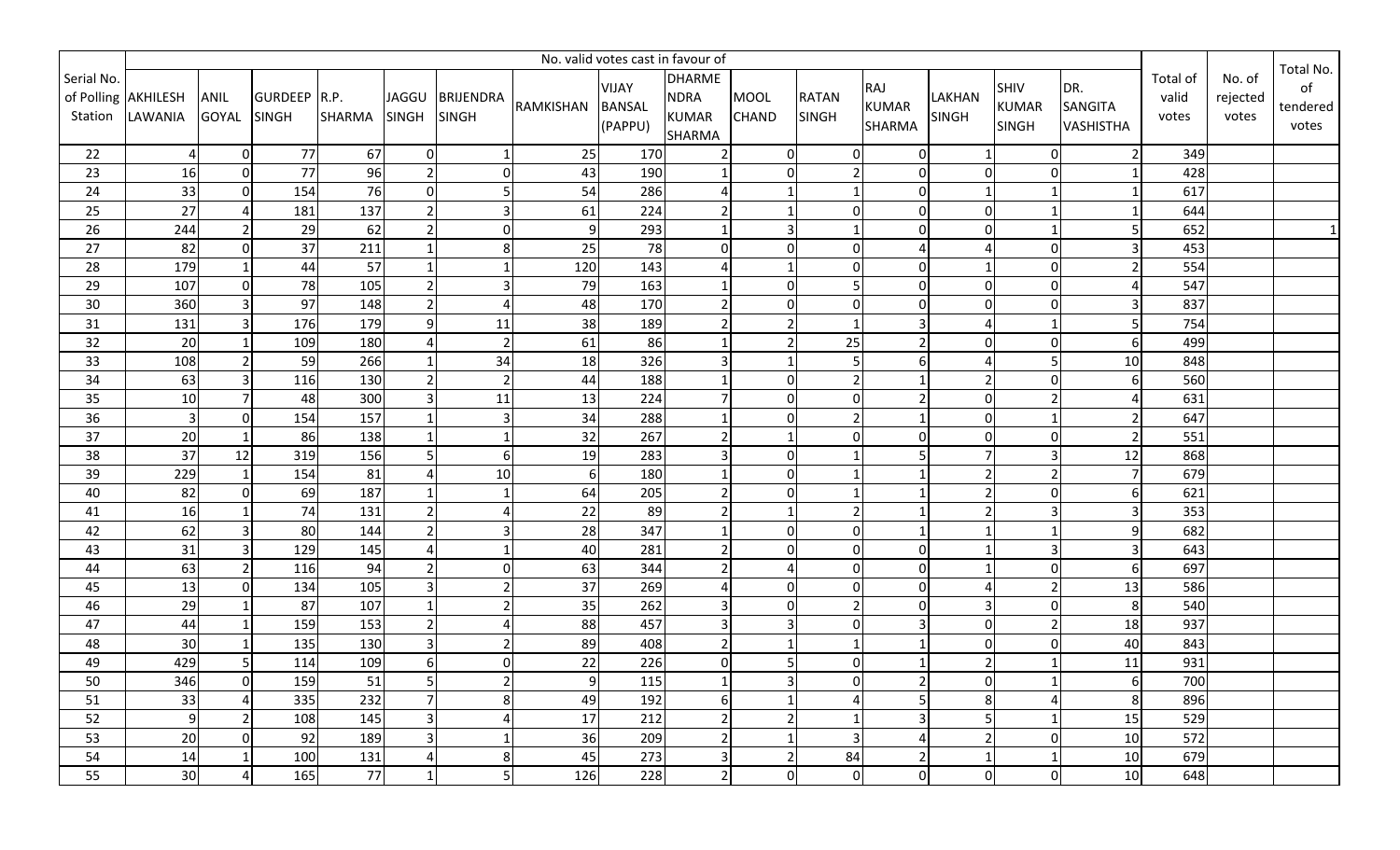|                 | No. valid votes cast in favour of |                         |              |               |                |                  |                |               |               |                          |                |                |                  |                |                  |          |          |                 |
|-----------------|-----------------------------------|-------------------------|--------------|---------------|----------------|------------------|----------------|---------------|---------------|--------------------------|----------------|----------------|------------------|----------------|------------------|----------|----------|-----------------|
| Serial No.      |                                   |                         |              |               |                |                  |                | VIJAY         | <b>DHARME</b> |                          |                | RAJ            |                  | SHIV           | DR.              | Total of | No. of   | Total No.<br>of |
|                 | of Polling AKHILESH               | ANIL                    | GURDEEP R.P. |               | JAGGU          | <b>BRIJENDRA</b> | RAMKISHAN      | <b>BANSAL</b> | <b>NDRA</b>   | <b>MOOL</b>              | <b>RATAN</b>   | <b>KUMAR</b>   | <b>LAKHAN</b>    | <b>KUMAR</b>   | SANGITA          | valid    | rejected | tendered        |
| Station         | LAWANIA                           | <b>GOYAL</b>            | <b>SINGH</b> | <b>SHARMA</b> | <b>SINGH</b>   | SINGH            |                | (PAPPU)       | <b>KUMAR</b>  | <b>CHAND</b>             | <b>SINGH</b>   | <b>SHARMA</b>  | <b>SINGH</b>     | <b>SINGH</b>   | <b>VASHISTHA</b> | votes    | votes    | votes           |
|                 |                                   |                         |              |               |                |                  |                |               | <b>SHARMA</b> |                          |                |                |                  |                |                  |          |          |                 |
| 56              | 17                                |                         | 141          | 93            | $\overline{2}$ | $\overline{0}$   | 26             | 572           |               | $\mathbf 0$              | $\overline{0}$ | $\overline{0}$ | 1                |                | 01               | 858      |          |                 |
| 57              | 6                                 |                         | 197          | 94            |                | $\overline{0}$   | 45             | 309           |               |                          | $\overline{0}$ | $\overline{0}$ | $\overline{0}$   | $\Omega$       | $\Omega$         | 656      |          |                 |
| 58              | 66                                |                         | 135          | 119           | $\overline{2}$ | $\overline{2}$   | 35             | 444           |               | $\Omega$                 | $\overline{0}$ | 5              | $\overline{2}$   | $\overline{2}$ | 3                | 817      |          |                 |
| 59              | 106                               |                         | 72           | 216           | $\overline{7}$ | 9                | 54             | 372           |               | $\Delta$                 | $\overline{3}$ |                | $\mathbf 0$      | 5              | 8                | 862      |          |                 |
| 60              | 53                                | $\overline{2}$          | 118          | 74            | $\Omega$       | 97               | 56             | 199           |               | $\Omega$                 | $\overline{0}$ |                | $\boldsymbol{0}$ | $\pmb{0}$      |                  | 610      |          |                 |
| 61              | 11                                | $\overline{0}$          | 79           | 92            | $\Delta$       | 3                | 35             | 209           |               | $\Omega$                 | $\overline{0}$ | $\Omega$       | $\overline{2}$   | $\mathbf 0$    |                  | 442      |          |                 |
| 62              | 9                                 |                         | 129          | 126           |                | 9                | 52             | 127           |               | 0                        | $\overline{0}$ |                | $\overline{3}$   | 1              | $\overline{2}$   | 463      |          |                 |
| 63              | 24                                |                         | 167          | 248           | $\mathbf 0$    | 21               | 36             | 114           |               | 3                        | $\overline{0}$ |                | $\mathbf 0$      | $\mathbf 0$    | 8                | 623      |          |                 |
| 64              | 20                                |                         | 20           | 216           | $\overline{1}$ |                  | 13             | 186           |               | $\Omega$                 | $\overline{0}$ | $\overline{0}$ | $\overline{0}$   | $\overline{0}$ | 2                | 465      |          |                 |
| 65              | 7 <sup>1</sup>                    |                         | 78           | 144           | $\overline{3}$ | 3                | 35             | 350           |               |                          | $\overline{2}$ | $\overline{2}$ | $\mathbf 0$      | $\overline{0}$ | $\overline{2}$   | 631      |          |                 |
| 66              | 75                                | $\Omega$                | 51           | 102           | $\mathbf{1}$   | 5                | 23             | 212           |               | $\Omega$                 | $\overline{0}$ | $\overline{0}$ | $\mathbf{1}$     | $\pmb{0}$      | 2                | 473      |          |                 |
| 67              | 484                               | 9 <sup>1</sup>          | 57           | 86            | $\overline{3}$ |                  | 16             | 178           |               | 3                        | $\overline{0}$ |                | $\overline{2}$   | $\mathsf 3$    | 30               | 878      |          |                 |
| 68              | 234                               | 4                       | 84           | 72            | 6              | 18               | 49             | 150           | U             |                          | $\overline{2}$ | $\overline{0}$ | $\mathbf{1}$     | $\pmb{0}$      | 10               | 631      |          |                 |
| 69              | 144                               | 21                      | 75           | 95            | $\overline{2}$ |                  | 42             | 428           |               | $\overline{\phantom{a}}$ | $\mathbf{1}$   | $\Omega$       | $\overline{2}$   | 3              | 13               | 815      |          |                 |
| $70\,$          | 5 <sup>1</sup>                    | $\overline{\mathbf{3}}$ | 143          | 267           | $\Delta$       | 9                | 44             | 203           |               | $\Omega$                 | $\overline{0}$ |                | $\overline{2}$   | 3              | 8                | 697      |          |                 |
| $\overline{71}$ | 6                                 |                         | 194          | 168           | $\overline{2}$ |                  | 73             | 266           |               | $\mathcal{P}$            | $\overline{0}$ | $\Omega$       | Δ                |                |                  | 723      |          |                 |
| $\overline{72}$ | 13                                | 2 <sup>1</sup>          | 91           | 101           | $\Omega$       |                  | 127            | 219           |               | $\overline{2}$           | $\overline{0}$ |                | $\overline{2}$   | 0              | $\overline{2}$   | 565      |          |                 |
| 73              | 9                                 |                         | 114          | 143           | $\mathbf 0$    |                  | 74             | 217           |               | $\overline{\phantom{a}}$ | $\overline{2}$ |                | $\overline{3}$   | $\Omega$       |                  | 578      |          |                 |
| $74\,$          | 15                                | $\Omega$                | 180          | 138           | $\Omega$       | 6                | 112            | 471           | 6             | $\overline{3}$           | $\overline{0}$ |                | $\overline{2}$   |                | Δ                | 940      |          |                 |
| 75              | 15                                |                         | 115          | 133           | $\Delta$       |                  | 57             | 516           |               | $\overline{2}$           | $\overline{0}$ | $\Omega$       | $\mathbf 0$      | $\mathbf{1}$   |                  | 851      |          |                 |
| 76              | 2 <sup>1</sup>                    | 2 <sup>1</sup>          | 86           | 72            | $\overline{2}$ | 3                | 62             | 303           | $\Omega$      |                          | $\overline{0}$ | $\overline{0}$ | $\overline{0}$   | $\pmb{0}$      |                  | 537      |          |                 |
| $77\,$          | 13                                |                         | 111          | 116           | $\mathbf 0$    |                  | 38             | 237           |               | $\overline{2}$           | $\mathbf{1}$   | $\Omega$       | 0                | $\mathbf 0$    | $\mathcal{P}$    | 524      |          |                 |
| 78              | $\overline{0}$                    | $\overline{\mathsf{3}}$ | 118          | 165           | $\overline{1}$ |                  | 32             | 520           |               | $\mathbf 0$              | $\overline{0}$ |                | $\mathbf{1}$     | $\pmb{0}$      | 8                | 857      |          |                 |
| 79              | 5 <sup>1</sup>                    | 4                       | 180          | 148           | $\overline{A}$ |                  | 31             | 400           |               |                          | $\mathbf{1}$   |                | $\mathbf{1}$     | $\mathbf 0$    | 9                | 791      |          |                 |
| 80              | 31                                | 2                       | 169          | 175           | 5              | 6                | 66             | 426           |               | $\overline{2}$           | $\overline{2}$ | $\overline{0}$ | $\overline{2}$   | $1\,$          | 6                | 900      |          |                 |
| 81              | 44                                | 4                       | 194          | 168           | $\overline{1}$ |                  | 34             | 428           |               |                          | $\mathbf{1}$   | $\overline{0}$ | $\overline{2}$   | $\mathbf{1}$   |                  | 888      |          |                 |
| 82              | 58                                | $\Omega$                | 90           | 93            | $\overline{1}$ | 3                | 24             | 318           |               |                          | $\mathbf{1}$   | $\overline{0}$ | $\overline{2}$   | $\Omega$       |                  | 600      |          |                 |
| 83              | 31                                | 2                       | 206          | 137           | $\overline{2}$ |                  | 21             | 303           |               | $\mathbf 0$              | $\overline{2}$ | 3              | 4                | $\mathbf 0$    | 5                | 722      |          |                 |
| 84              | 58                                | $\overline{2}$          | 336          | 111           | $\overline{2}$ | $\overline{2}$   | $\overline{4}$ | 117           |               |                          | $\overline{2}$ | $\overline{0}$ | $\overline{2}$   | $\overline{2}$ | 5                | 645      |          | $\overline{2}$  |
| 85              | 53                                |                         | 260          | 157           | $\overline{3}$ | 5                | 20             | 216           |               |                          | 1              | $\overline{3}$ | $6 \mid$         | $\mathbf{1}$   | 9                | 738      |          |                 |
| 86              | 5                                 | 2                       | 125          | 101           | $\overline{2}$ | 5                | 14             | 155           | <sup>0</sup>  | $\mathbf 1$              | $\overline{7}$ | 1              | $\overline{2}$   | $1\,$          | 9                | 430      |          |                 |
| 87              | $\overline{0}$                    | 2                       | 95           | 168           | 3              | 4                | 34             | 226           |               |                          | 25             |                | $\overline{2}$   | $\mathbf 2$    | 10               | 576      |          |                 |
| 88              | 14                                |                         | 199          | 154           | $\mathbf{1}$   | 3                | 92             | 198           |               |                          | $6 \mid$       | $\overline{2}$ | $\overline{2}$   | $\mathbf 1$    | 4                | 679      |          |                 |
| 89              | 6                                 | $\overline{0}$          | 123          | 153           | $\overline{2}$ | $\overline{4}$   | 124            | 205           |               | 0                        | $\mathbf{1}$   | $\overline{2}$ | $\overline{2}$   | $\overline{0}$ | 3                | 626      |          |                 |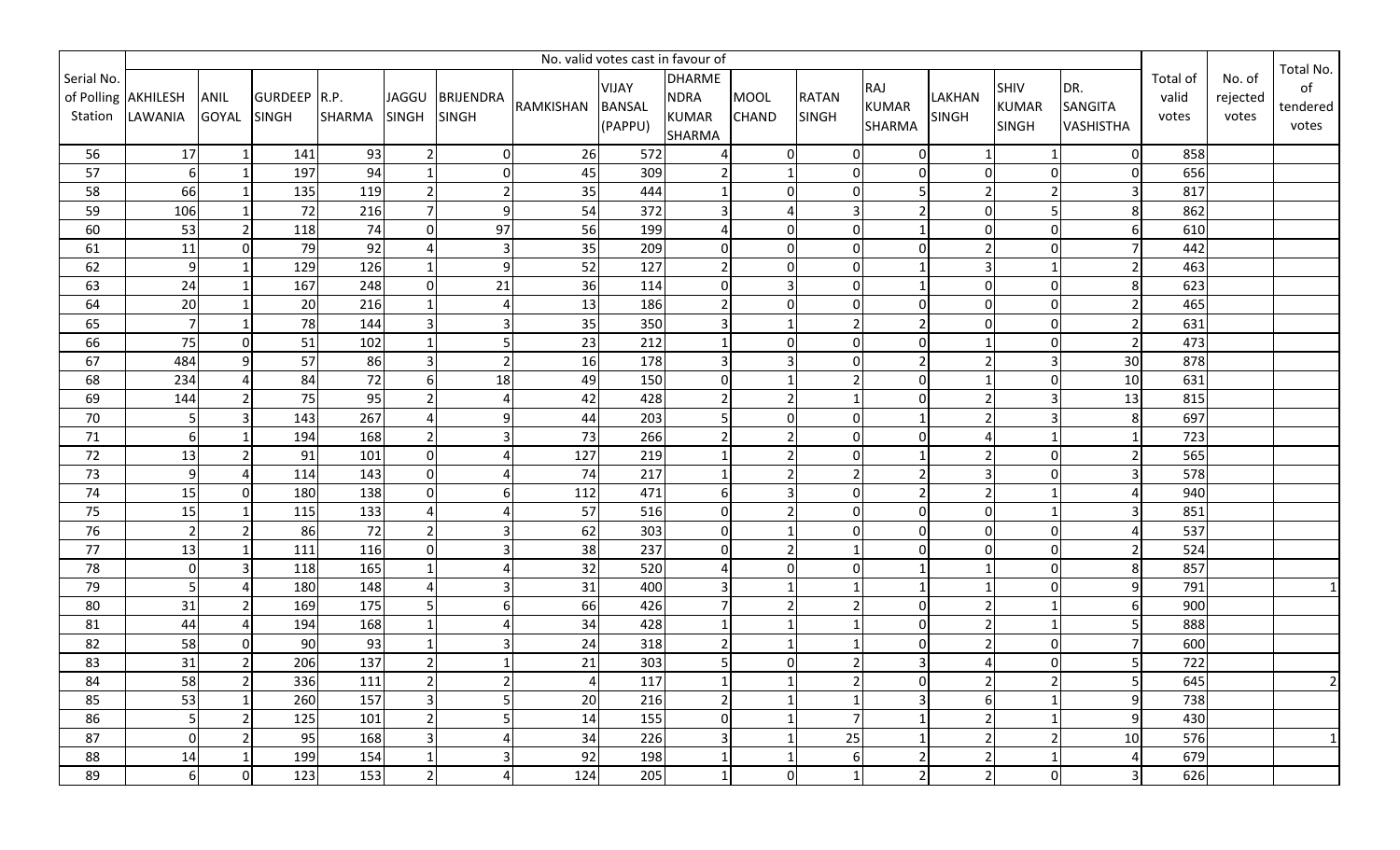|                       | No. valid votes cast in favour of |                         |                              |               |                              |                           |           |                                   |                                                               |                             |                              |                                      |                               |                                      |                                    |                            |                             |                                      |
|-----------------------|-----------------------------------|-------------------------|------------------------------|---------------|------------------------------|---------------------------|-----------|-----------------------------------|---------------------------------------------------------------|-----------------------------|------------------------------|--------------------------------------|-------------------------------|--------------------------------------|------------------------------------|----------------------------|-----------------------------|--------------------------------------|
| Serial No.<br>Station | of Polling AKHILESH<br>LAWANIA    | ANIL<br><b>GOYAL</b>    | GURDEEP R.P.<br><b>SINGH</b> | <b>SHARMA</b> | <b>JAGGU</b><br><b>SINGH</b> | <b>BRIJENDRA</b><br>SINGH | RAMKISHAN | VIJAY<br><b>BANSAL</b><br>(PAPPU) | <b>DHARME</b><br><b>NDRA</b><br><b>KUMAR</b><br><b>SHARMA</b> | <b>MOOL</b><br><b>CHAND</b> | <b>RATAN</b><br><b>SINGH</b> | RAJ<br><b>KUMAR</b><br><b>SHARMA</b> | <b>LAKHAN</b><br><b>SINGH</b> | SHIV<br><b>KUMAR</b><br><b>SINGH</b> | DR.<br>SANGITA<br><b>VASHISTHA</b> | Total of<br>valid<br>votes | No. of<br>rejected<br>votes | Total No.<br>of<br>tendered<br>votes |
| 90                    | 5 <sub>l</sub>                    | 0                       | 163                          | 131           | $\overline{2}$               | 9                         | 79        | 293                               |                                                               | $\mathbf{1}$                | $\overline{2}$               | 6 <sup>1</sup>                       | 1                             |                                      | 3                                  | 699                        |                             |                                      |
| 91                    | 25                                |                         | 188                          | 146           | $\overline{7}$               |                           | 79        | 320                               |                                                               | 3                           | $\overline{0}$               |                                      | 8                             | 5                                    | $\mathsf{q}$                       | 798                        |                             |                                      |
| 92                    | 569                               | $6 \mid$                | 13                           | 6             |                              | $\mathbf 0$               | 5         | 52                                |                                                               | $\Omega$                    | $\mathbf{1}$                 | $\Omega$                             | $\overline{2}$                | $\mathbf 0$                          | 24                                 | 684                        |                             |                                      |
| 93                    | 703                               | 11                      |                              | 29            | $\mathbf{1}$                 | $\overline{0}$            | 3         | 34                                |                                                               | $\overline{2}$              | $\mathbf{1}$                 | $\overline{0}$                       | $\Omega$                      | $\overline{2}$                       | 19                                 | 814                        |                             |                                      |
| 94                    | 380                               | $\overline{3}$          | 164                          | 70            | $\Delta$                     | $\overline{3}$            | 54        | 124                               |                                                               | $\Omega$                    | $\overline{0}$               | $\mathbf 0$                          | $\mathbf{1}$                  | $\mathbf{0}$                         | 9                                  | 813                        |                             |                                      |
| 95                    | 52                                |                         | 127                          | 134           | $\overline{2}$               | 36                        | 43        | 245                               |                                                               | $\Omega$                    | $\overline{0}$               | 3                                    | $\overline{2}$                | $\overline{3}$                       | 13                                 | 662                        |                             |                                      |
| 96                    | 10                                | $\overline{0}$          | 169                          | 73            |                              |                           | 44        | 220                               |                                                               | $\Omega$                    | $\overline{0}$               | $\Omega$                             | $\boldsymbol{0}$              | $\mathbf{1}$                         | 2                                  | 522                        |                             |                                      |
| 97                    | 30                                | $\overline{0}$          | 104                          | 211           | 5                            |                           | 48        | 224                               |                                                               |                             | $\overline{0}$               |                                      | $\mathbf 0$                   | $\mathbf 2$                          | 8                                  | 642                        |                             |                                      |
| 98                    | 26                                | $\overline{0}$          | 73                           | 92            | $\overline{3}$               |                           | 39        | 249                               |                                                               |                             | $\overline{0}$               |                                      | $\overline{0}$                | $\pmb{0}$                            | 2                                  | 491                        |                             |                                      |
| 99                    | 143                               | $\overline{2}$          | 69                           | 74            | $\mathbf 0$                  |                           | 32        | 159                               |                                                               | $\Omega$                    | $\overline{2}$               |                                      | 6                             | $\mathbf 0$                          | 8                                  | 500                        |                             |                                      |
| 100                   | 13                                | $\overline{0}$          | 116                          | 73            |                              |                           | 31        | 97                                |                                                               |                             | $\overline{0}$               | $\Omega$                             | $\overline{2}$                | $\mathbf 0$                          | 3                                  | 341                        |                             |                                      |
| 101                   | 40                                | $\overline{0}$          | 78                           | 58            | $\overline{2}$               |                           | 84        | 148                               |                                                               | $\Omega$                    | $\mathbf{1}$                 |                                      | $\overline{2}$                | $\mathbf{1}$                         | $\overline{2}$                     | 425                        |                             |                                      |
| 102                   | 294                               | 4                       | 181                          | 137           | $\Delta$                     |                           | 18        | 247                               |                                                               | 3                           | $\overline{9}$               |                                      | 19                            | $\pmb{0}$                            | 15                                 | 939                        |                             |                                      |
| 103                   | 450                               | 3                       | 82                           | 120           | $\overline{2}$               | $\mathbf{0}$              | 12        | 173                               |                                                               | $\Omega$                    | $\overline{0}$               |                                      | $\overline{2}$                | $\overline{2}$                       | 10                                 | 859                        |                             |                                      |
| 104                   | 427                               |                         | 129                          | 45            | $\overline{2}$               |                           | 12        | 211                               |                                                               | 6                           | $\mathbf{1}$                 |                                      | $\mathbf{1}$                  | 0                                    | 10                                 | 851                        |                             |                                      |
| 105                   | 311                               | $\Omega$                | 35                           | 28            | $\overline{1}$               |                           | 30        | 158                               |                                                               | $\Omega$                    | $\overline{0}$               | U                                    | $\mathbf 0$                   | $\Omega$                             | 8                                  | 573                        |                             |                                      |
| 106                   | 82                                |                         | 73                           | 171           | $\overline{2}$               |                           | 33        | 175                               |                                                               | $\Omega$                    | $\mathbf{1}$                 |                                      | $\overline{0}$                | 1                                    |                                    | 547                        |                             |                                      |
| 107                   | $\overline{7}$                    | ΩI                      | 84                           | 109           | $\overline{3}$               | $\mathbf 0$               | 20        | 258                               |                                                               | $\Omega$                    | $\mathbf{1}$                 | $\Omega$                             | 0                             | $\Omega$                             | $\Omega$                           | 483                        |                             |                                      |
| 108                   | 98                                | $\Omega$                | 44                           | 301           | $\overline{3}$               | 12                        | 15        | 260                               |                                                               | $\Omega$                    | $\overline{0}$               |                                      | $\mathbf{1}$                  |                                      | 6                                  | 744                        |                             |                                      |
| 109                   | 131                               |                         | 13                           | 252           | $\overline{3}$               | 14                        | 27        | 53                                |                                                               | $\Omega$                    | $\mathbf{1}$                 |                                      | $\mathbf{1}$                  | $\mathbf 0$                          | $\Omega$                           | 500                        |                             |                                      |
| 110                   | 305                               | $\overline{0}$          | 11                           | 157           | $\mathbf 0$                  | $\overline{2}$            | 33        | 82                                |                                                               | $\Omega$                    | $\overline{0}$               | $\overline{0}$                       | $\boldsymbol{0}$              | $\pmb{0}$                            | 3                                  | 594                        |                             |                                      |
| 111                   | 432                               | 5                       | 93                           | 29            | $\overline{2}$               | 1                         | 17        | 349                               |                                                               | $\Omega$                    | $\overline{0}$               |                                      | $\mathbf{1}$                  | 3                                    | 11                                 | 948                        |                             |                                      |
| 112                   | 132                               | 7 <sup>1</sup>          | 88                           | 142           | $\overline{A}$               | $\overline{0}$            | 28        | 232                               |                                                               |                             | $\overline{0}$               |                                      | $\overline{3}$                | $\mathbf 0$                          | Δ                                  | 643                        |                             |                                      |
| 113                   | 134                               |                         | 81                           | 108           | $\overline{A}$               | $\overline{2}$            | 18        | 222                               |                                                               |                             | $\overline{2}$               | $\Omega$                             | $\mathbf 0$                   | $\mathbf{1}$                         |                                    | 581                        |                             |                                      |
| 114                   | 77                                | 2                       | 166                          | 201           | 10                           | 24                        | 59        | 132                               |                                                               | 3                           | $\overline{0}$               | $\overline{2}$                       | $\overline{3}$                | $1\,$                                | 5                                  | 687                        |                             |                                      |
| 115                   | 171                               | $\overline{\mathbf{3}}$ | 188                          | 32            | $\overline{3}$               | $\overline{0}$            | 16        | 177                               |                                                               | $\overline{2}$              | $\overline{2}$               |                                      | $\mathbf{1}$                  | $\mathbf 0$                          |                                    | 604                        |                             |                                      |
| 116                   | 126                               |                         | 10                           | 137           | 5                            | 11                        | 126       | 156                               |                                                               |                             | $\overline{0}$               | $6 \mid$                             | $\overline{4}$                | $\mathbf{1}$                         | q                                  | 594                        |                             |                                      |
| 117                   | 254                               | 2                       | 64                           | 188           | $\overline{2}$               | 3                         | 62        | 59                                |                                                               | $\mathbf 0$                 | $\overline{0}$               |                                      | $\mathbf 0$                   | 0                                    | 3                                  | 640                        |                             |                                      |
| 118                   | 158                               | $6 \mid$                | 82                           | 164           | 3                            | $\overline{2}$            | 119       | 185                               | 6                                                             | 3                           | 1                            | $\overline{0}$                       | 0                             | $1\,$                                | -1                                 | 731                        |                             |                                      |
| 119                   | 38                                |                         | 45                           | 168           | $\mathbf{1}$                 | 5                         | 26        | 228                               |                                                               | 0                           | 1                            |                                      | 0                             | $\pmb{0}$                            | 2                                  | 518                        |                             |                                      |
| 120                   | 8 <sup>1</sup>                    | 3 <sup>1</sup>          | 106                          | 310           | 5                            | 15                        | 83        | 165                               |                                                               | 3                           | 1                            | $\overline{2}$                       | $\mathbf{1}$                  | $\mathbf 0$                          | 2                                  | 706                        |                             |                                      |
| 121                   | 99                                | 2                       | 18                           | 167           | $\mathbf 1$                  | 2                         | 8         | 155                               |                                                               | 0                           | $\overline{0}$               |                                      | 0                             | $\boldsymbol{0}$                     | 0                                  | 454                        |                             |                                      |
| 122                   | 16                                | $\overline{0}$          | З                            | 60            | $\overline{2}$               | $\mathbf 0$               | 12        | 100                               |                                                               | 0                           | 1                            |                                      | 0                             | $\boldsymbol{0}$                     | 0                                  | 195                        |                             |                                      |
| 123                   | 498                               | 2                       | 7                            | 104           | $\overline{3}$               | 44                        | 46        | 113                               | 2                                                             | $\overline{2}$              | $\overline{0}$               | $\overline{0}$                       | 0                             | $\overline{2}$                       | 11                                 | 834                        |                             |                                      |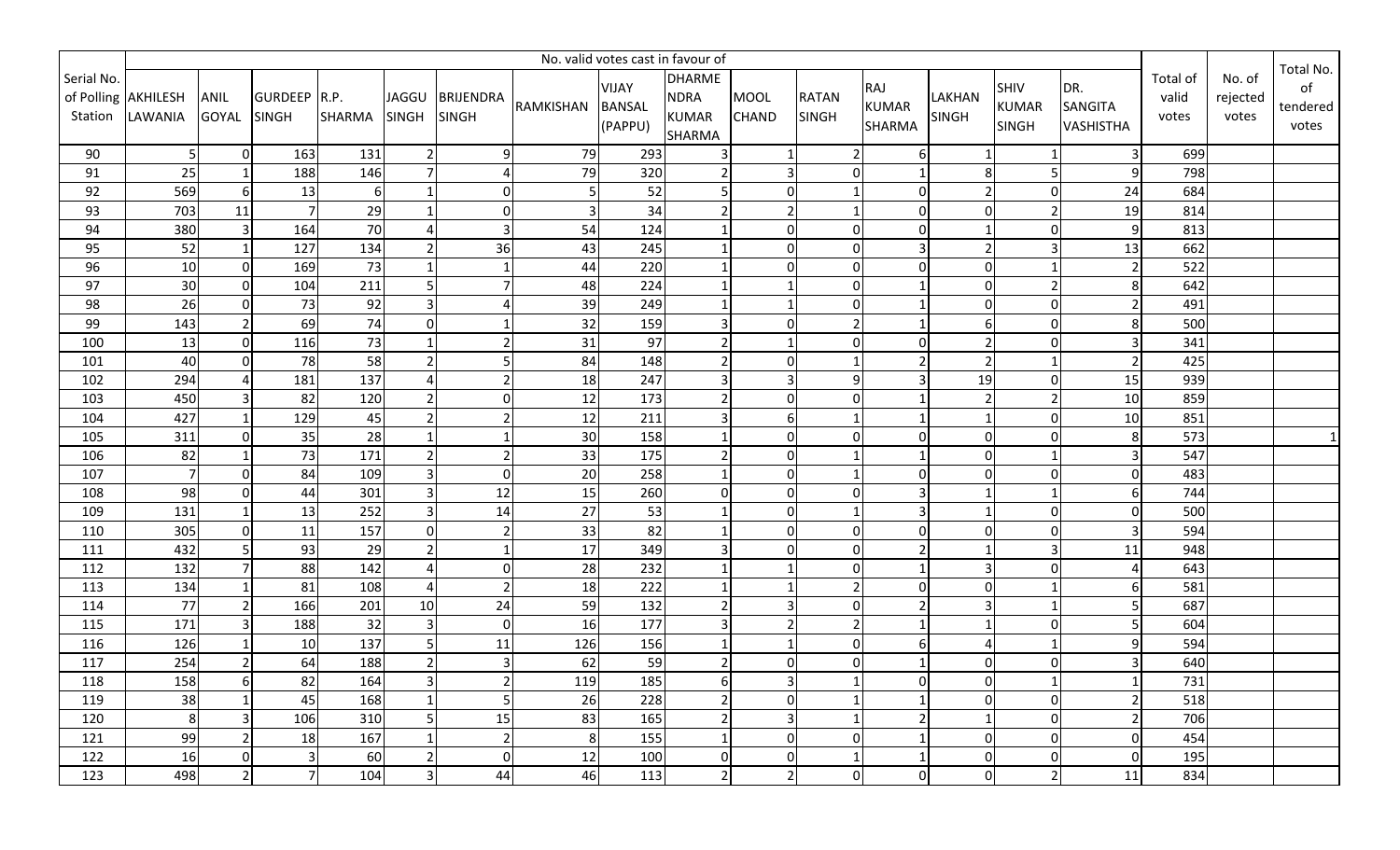|                       | No. valid votes cast in favour of |                      |                              |               |                              |                           |                |                                          |                                                               |                             |                              |                               |                        |                                      |                                    |                            |                             |                                      |
|-----------------------|-----------------------------------|----------------------|------------------------------|---------------|------------------------------|---------------------------|----------------|------------------------------------------|---------------------------------------------------------------|-----------------------------|------------------------------|-------------------------------|------------------------|--------------------------------------|------------------------------------|----------------------------|-----------------------------|--------------------------------------|
| Serial No.<br>Station | of Polling AKHILESH<br>LAWANIA    | ANIL<br><b>GOYAL</b> | GURDEEP R.P.<br><b>SINGH</b> | <b>SHARMA</b> | <b>JAGGU</b><br><b>SINGH</b> | <b>BRIJENDRA</b><br>SINGH | RAMKISHAN      | <b>VIJAY</b><br><b>BANSAL</b><br>(PAPPU) | <b>DHARME</b><br><b>NDRA</b><br><b>KUMAR</b><br><b>SHARMA</b> | <b>MOOL</b><br><b>CHAND</b> | <b>RATAN</b><br><b>SINGH</b> | RAJ<br><b>KUMAR</b><br>SHARMA | LAKHAN<br><b>SINGH</b> | SHIV<br><b>KUMAR</b><br><b>SINGH</b> | DR.<br>SANGITA<br><b>VASHISTHA</b> | Total of<br>valid<br>votes | No. of<br>rejected<br>votes | Total No.<br>of<br>tendered<br>votes |
| 124                   | 68                                |                      | 64                           | 220           | 3                            | $\overline{0}$            | 5              | 130                                      |                                                               | $\mathbf 0$                 | $\Omega$                     |                               | $\overline{0}$         | $\mathbf 0$                          | 3                                  | 496                        |                             |                                      |
| 125                   | 175                               | $\overline{2}$       | 36                           | 313           | $\overline{2}$               | 10                        | 35             | 123                                      | $\Omega$                                                      | $\Omega$                    | 3                            |                               | $\overline{0}$         | $\mathbf{1}$                         |                                    | 706                        |                             |                                      |
| 126                   | 228                               |                      | 15                           | 80            |                              | 1                         | 8              | 145                                      |                                                               | $\Omega$                    | $\Omega$                     | $\Omega$                      | $\pmb{0}$              | $\mathbf 0$                          |                                    | 481                        |                             |                                      |
| 127                   | 68                                |                      | 95                           | 84            | $\overline{3}$               | 46                        | 89             | 131                                      | $\Omega$                                                      |                             | $\Omega$                     |                               | $\mathbf{1}$           | $\overline{2}$                       |                                    | 530                        |                             |                                      |
| 128                   | 48                                | $\Omega$             | 109                          | 100           | $\overline{2}$               | 5                         | 26             | 250                                      |                                                               | $\overline{1}$              | $\Omega$                     |                               | $\overline{3}$         | $\mathbf 0$                          |                                    | 553                        |                             |                                      |
| 129                   | 102                               | $\overline{0}$       | 48                           | 54            | $\overline{2}$               | 23                        | 67             | 251                                      |                                                               | 115                         | $\mathbf{1}$                 |                               | $\mathbf 0$            | $\mathbf{1}$                         |                                    | 675                        |                             |                                      |
| 130                   | 203                               |                      | 44                           | 31            | 5                            | -1                        | 8              | 144                                      |                                                               | 13                          | 1                            |                               | $\overline{2}$         |                                      | q                                  | 468                        |                             |                                      |
| 131                   | 130                               | 3                    | 53                           | 96            |                              | $\overline{3}$            | 36             | 444                                      |                                                               | $\mathbf 0$                 | $\overline{2}$               |                               | 3                      | $\overline{4}$                       | 10                                 | 794                        |                             |                                      |
| 132                   | 95                                | $\overline{0}$       | 32                           | 73            | $\mathbf{1}$                 | $\mathbf 0$               | 32             | 467                                      |                                                               | $\Omega$                    | $\overline{0}$               | $\overline{0}$                | $\overline{2}$         | $\pmb{0}$                            | $\overline{2}$                     | 708                        |                             |                                      |
| 133                   | 373                               | 5                    | 9                            | 68            | $\mathbf 0$                  | 21                        | 50             | 223                                      |                                                               | $\Omega$                    | $\mathbf{1}$                 | $\overline{0}$                | $\mathbf 0$            | $\overline{2}$                       | 12                                 | 765                        |                             |                                      |
| 134                   | 219                               | $\overline{2}$       | 53                           | 51            |                              | 35                        | $\overline{3}$ | 239                                      |                                                               | $\overline{2}$              | $\overline{3}$               | $\Omega$                      | $\overline{2}$         | $\overline{2}$                       | 8                                  | 622                        |                             |                                      |
| 135                   | 99                                | ς                    | 66                           | 240           | 3                            | 13                        | 9              | 285                                      |                                                               | $\Omega$                    | 44                           |                               | $\Omega$               |                                      | 16                                 | 784                        |                             |                                      |
| 136                   | 56                                |                      | 94                           | 42            |                              | 18                        | 14             | 421                                      | 0                                                             |                             | $\Omega$                     | $\overline{0}$                | $\overline{2}$         | $\pmb{0}$                            |                                    | 655                        |                             |                                      |
| 137                   |                                   |                      | 56                           | 17            |                              | 8                         | 26             | 478                                      |                                                               | $\Omega$                    | 5                            | $\Omega$                      | $\mathbf 0$            | $\mathbf 0$                          | $\Omega$                           | 595                        |                             |                                      |
| 138                   | 117                               |                      | 61                           | 176           |                              | 8 <sup>1</sup>            | 32             | 101                                      |                                                               | 13                          | $\overline{0}$               | $\Omega$                      | $\mathbf{1}$           |                                      | 8                                  | 522                        |                             |                                      |
| 139                   | 101                               | $\Omega$             | 227                          | 158           |                              |                           | 13             | 15                                       |                                                               | $\Omega$                    | $\overline{0}$               |                               | $\overline{2}$         | $\overline{3}$                       |                                    | 530                        |                             |                                      |
| 140                   | 180                               |                      | 63                           | 24            |                              | 3                         | 5              | 462                                      |                                                               | $\Omega$                    | $\Omega$                     |                               | 23                     | $\overline{0}$                       |                                    | 767                        |                             |                                      |
| 141                   | 70                                | $\Omega$             | 17                           | 48            |                              | 45                        | 59             | 368                                      |                                                               | $\overline{2}$              |                              |                               | 41                     | $\mathbf 0$                          | $\Omega$                           | 655                        |                             |                                      |
| 142                   | 261                               |                      | 83                           | 32            | $\mathbf 0$                  | $\mathbf 1$               | $\overline{2}$ | 36                                       |                                                               | $\overline{2}$              | $\Omega$                     |                               | 0                      |                                      | 8                                  | 429                        |                             |                                      |
| 143                   | 192                               |                      | 184                          | 68            |                              | 14                        | 10             | 100                                      |                                                               | $\overline{2}$              |                              | $\Omega$                      | $\overline{3}$         | $\mathbf 0$                          | $\Omega$                           | 577                        |                             |                                      |
| 144                   | 40                                |                      | 173                          | 58            | $\overline{2}$               | 33                        | 23             | 171                                      | 0                                                             |                             |                              | $\overline{0}$                | $\overline{2}$         | $\mathbf{1}$                         |                                    | 511                        |                             |                                      |
| 145                   | 147                               |                      | 159                          | 57            | $\overline{2}$               | 0                         | 39             | 114                                      |                                                               |                             |                              | $\Omega$                      | $\mathbf{1}$           | $\mathbf 0$                          | $\mathcal{P}$                      | 530                        |                             |                                      |
| 146                   | 394                               | 3                    | 79                           | 43            |                              | $\overline{2}$            | $\Delta$       | 79                                       | $\Omega$                                                      | $\Omega$                    | $\mathbf{1}$                 | $\overline{0}$                | $\mathbf{1}$           | $\overline{0}$                       | 8                                  | 615                        |                             |                                      |
| 147                   | 123                               | ς                    | 183                          | 43            | $\mathbf{1}$                 | 90                        | 14             | 165                                      |                                                               | $\overline{2}$              | 4                            | $\Omega$                      | $\overline{3}$         | $\mathbf{1}$                         |                                    | 637                        |                             |                                      |
| 148                   | 9                                 |                      | 193                          | 10            | $\mathbf 0$                  | 35                        |                | 209                                      |                                                               | $\Omega$                    | $\overline{0}$               | $\overline{0}$                | $\overline{0}$         | $\pmb{0}$                            | $\Omega$                           | 462                        |                             |                                      |
| 149                   | 118                               |                      | 83                           | 95            | $\mathbf 0$                  | $\mathbf{3}$              |                | 596                                      |                                                               |                             | $\mathbf 2$                  | $\mathbf 0$                   | $\mathbf 2$            | $\overline{0}$                       |                                    | 910                        |                             |                                      |
| 150                   | 94                                | $\Omega$             | 98                           | 73            | $\mathbf 0$                  | $\mathbf{1}$              | 8              | 384                                      |                                                               | $\Omega$                    | $\overline{0}$               | $\overline{2}$                | $\mathbf{1}$           | $\mathbf{1}$                         |                                    | 666                        |                             |                                      |
| 151                   | 205                               | $\overline{3}$       | 107                          | 51            | $\overline{2}$               | 23                        | 93             | 446                                      |                                                               | $\overline{3}$              | $\overline{0}$               | $\mathbf 0$                   | 4                      |                                      | 8                                  | 947                        |                             |                                      |
| 152                   | 129                               | $\mathbf{1}$         | 49                           | 171           | $\mathbf 0$                  | 40                        | 30             | 122                                      |                                                               | $\Omega$                    | 1                            | $\overline{0}$                | $\overline{2}$         | 1                                    | $\overline{2}$                     | 549                        |                             |                                      |
| 153                   | 63                                | 9                    | 225                          | 128           | 4                            | 6                         | 193            | 184                                      |                                                               | 4                           | $\Omega$                     |                               | $\mathbf 0$            | $\pmb{0}$                            |                                    | 820                        |                             |                                      |
| 154                   | 265                               | 11                   | 222                          | 137           | 3                            | 41                        | 97             | 109                                      |                                                               | $\Omega$                    | $\overline{2}$               | 3                             | 9                      | $\mathbf{3}$                         | 8                                  | 911                        |                             |                                      |
| 155                   | 225                               | 4                    | 83                           | 155           |                              | 61                        | 47             | 128                                      | 0                                                             | $\Omega$                    | $\Omega$                     | $\overline{0}$                | 0                      | $\overline{0}$                       |                                    | 711                        |                             |                                      |
| 156                   | 219                               | 3                    | 11                           | 150           | 7                            | 2                         | 86             | 216                                      | 0                                                             | $\overline{4}$              | $\Omega$                     | $\overline{0}$                | $\mathbf{1}$           | $\pmb{0}$                            |                                    | 701                        |                             |                                      |
| 157                   | 198                               | 1                    | 89                           | 170           | 1                            | 50                        | 33             | 125                                      |                                                               | -1                          | $\overline{0}$               | $\mathbf 0$                   | 6                      | $\overline{0}$                       | 3                                  | 678                        |                             |                                      |